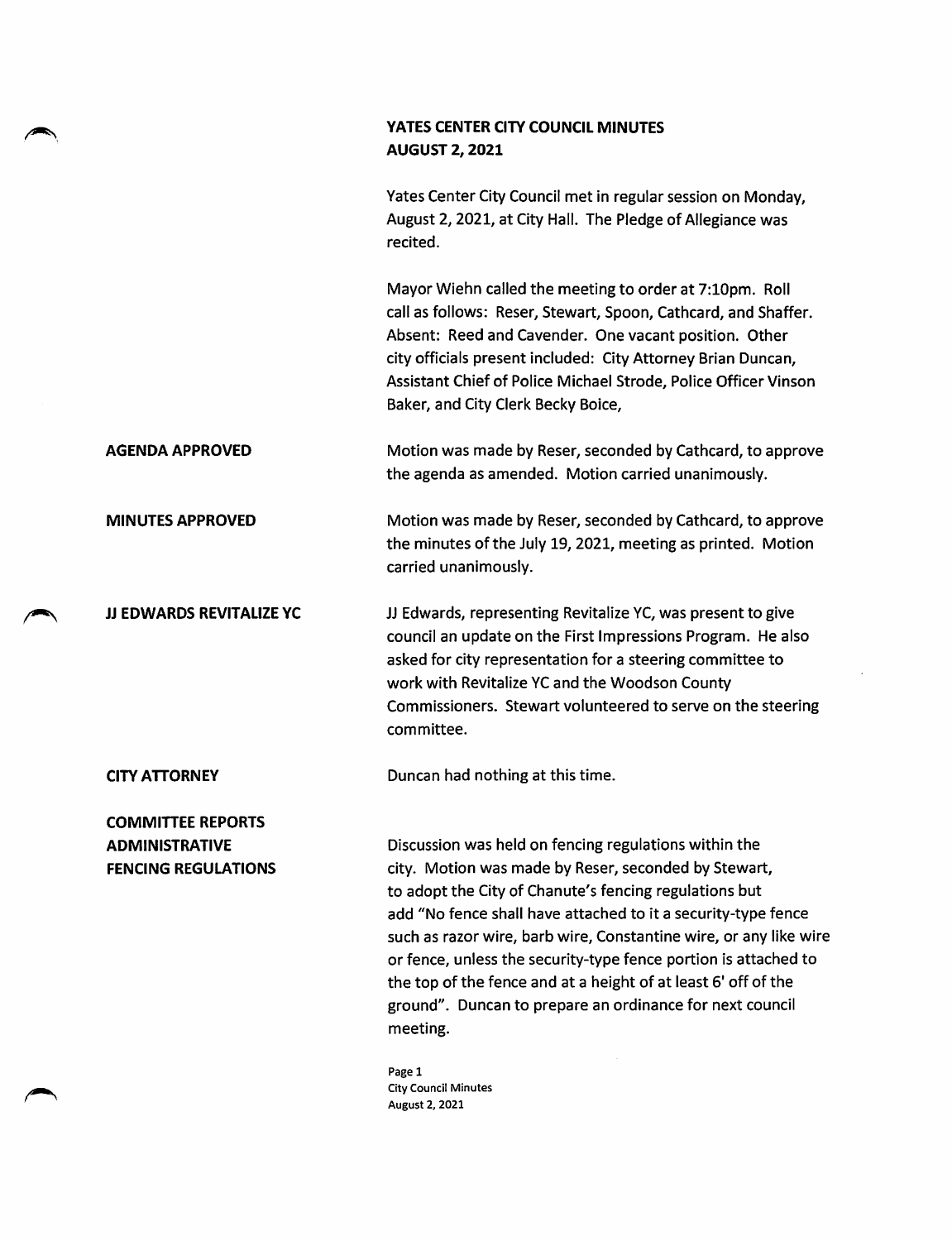|  | <b>WEBER SIDEWALK GRANT</b>                     | Paperwork was reviewed from Ben Weber for his sidewalk<br>grants at 410 & 410 % S State. Motion was made by Reser,<br>seconded by Spoon, to pay Weber \$826.00. Motion carried<br>unanimously.                                                                                                                                                                                                                                                                                                                                                                                                    |
|--|-------------------------------------------------|---------------------------------------------------------------------------------------------------------------------------------------------------------------------------------------------------------------------------------------------------------------------------------------------------------------------------------------------------------------------------------------------------------------------------------------------------------------------------------------------------------------------------------------------------------------------------------------------------|
|  | <b>SAFETY</b><br><b>ENTERPOL</b>                | Cathcard and Strode provided information on the ENTERPOL<br>software package that the sheriff's office is now using. The<br>program would save time and help eliminate errors on police<br>reports. The Woodson County Sheriff's Office is willing to pay<br>the first-year fee if the police department will commit to the<br>\$3,000 per year maintenance fee after that. Motion was made<br>by Cathcard, seconded by Stewart, to join the ENTERPOL<br>Program with Woodson County paying the first year and the<br>city paying for maintenance fees after that. Motion carried<br>unanimously. |
|  | <b>PUBLIC WORKS</b><br><b>EXECUTIVE SESSION</b> | Motion was made by Spoon, seconded by Cathcard, to enter<br>into a 10-minute executive session, in the council room, for the<br>purpose of discussing with the city attorney matters of a<br>confidential character. Motion carried unanimously. Council<br>entered into executive session at 7:42pm to reconvene at<br>7:52pm.                                                                                                                                                                                                                                                                   |
|  |                                                 | Council reconvened at 7:52pm.                                                                                                                                                                                                                                                                                                                                                                                                                                                                                                                                                                     |
|  | <b>IMPELLER</b>                                 | Spoon presented two bids received for an impeller for a sewer<br>lift station pump:                                                                                                                                                                                                                                                                                                                                                                                                                                                                                                               |
|  |                                                 | <b>Smith &amp; Loveless</b><br>\$1,191.07<br>Ray Lindsey Company<br>\$1,320.00                                                                                                                                                                                                                                                                                                                                                                                                                                                                                                                    |
|  |                                                 | Motion was made by Spoon, seconded by Stewart, to purchase<br>the impeller from Smith & Loveless not to exceed \$1,191.07.<br>Motion carried unanimously.                                                                                                                                                                                                                                                                                                                                                                                                                                         |
|  | <b>ASST W/S SUPERVISOR</b>                      | Motion was made by Spoon, seconded by Reser, to give the<br>public works committee the authority to<br>advertise/interview/hire an assistant water and sewer<br>supervisor. Motion carried unanimously.                                                                                                                                                                                                                                                                                                                                                                                           |
|  |                                                 | Page 2<br><b>City Council Minutes</b>                                                                                                                                                                                                                                                                                                                                                                                                                                                                                                                                                             |

August 2, 2021